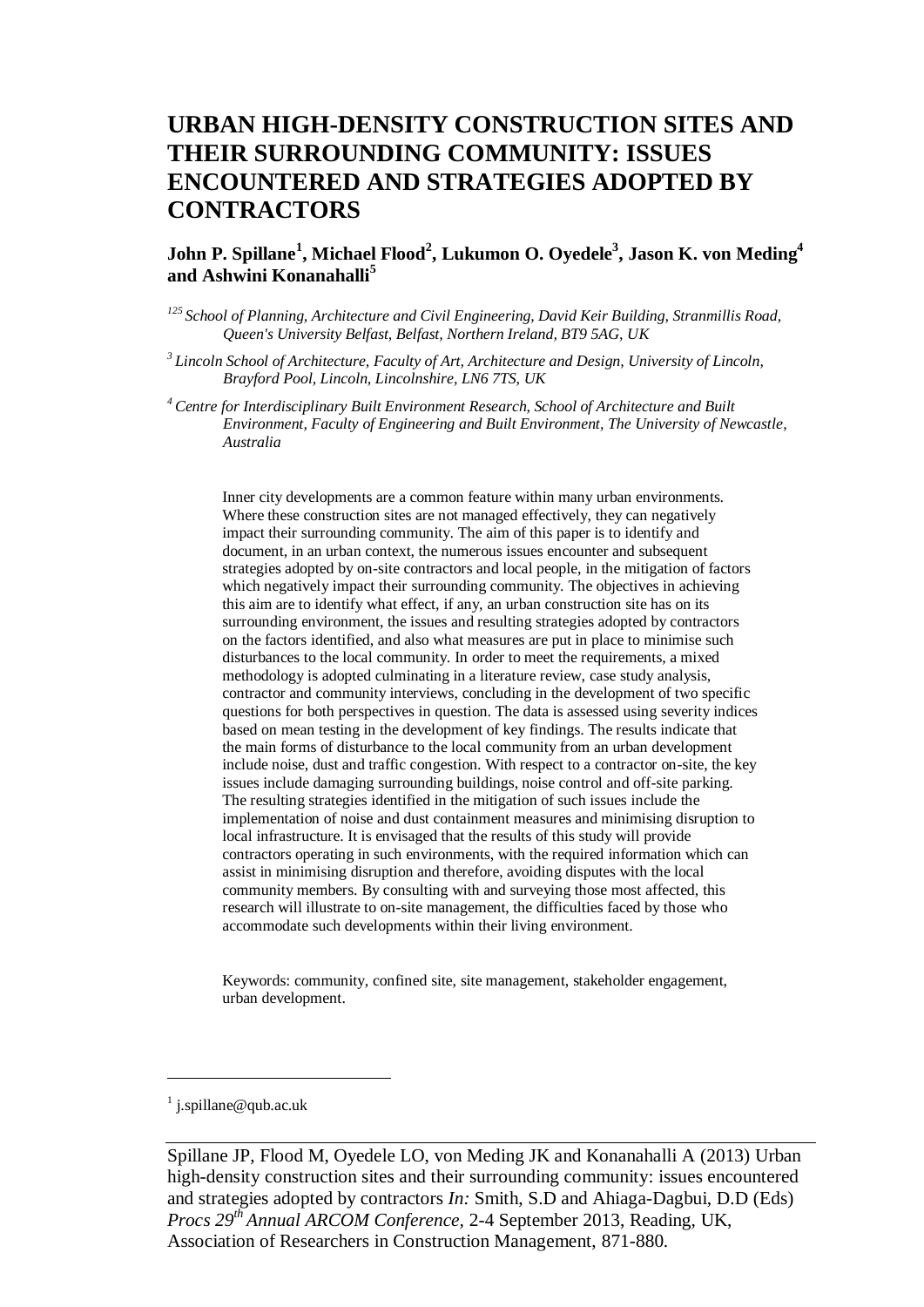# **INTRODUCTION**

Urban development is not a new phenomenon within the construction sector. With the continued movement of populations from rural to urban conurbations, (United Nations 2011) comes amplified and sustained pressure on local services and amenities to accommodate such population influx (Adams 2012), resulting in overcrowding and congestion (Downs 1981). As of 2007, urban population has surpassed rural growth, thus exemplifying the continued growth and development within urban centres (United Nations 2011). Historically, this issue persisted but with the continued influx of population, this issue is exacerbated further. Such pressure is not only restricted to services but also to the material required in their construction (Brinkman 2011), thus compounding the difficulty and complexities associated with constructing in this inherently congested and complex urban environment. Within these metropolitan areas, construction sites are a common feature with large numbers of construction projects constantly emerging (Hendrickson 1998) and if not managed effectively, can prove disruptive to their surrounding community (Environmental Protection Authority 1996). Hence, this issue has emerged over time and has emerged as a significant issue with the historic levels of population influx experienced in the last decade (United Nations 2011). Various pollution regulations must also be adhered to, but again, it is the management of people within these sensitive environments that takes precedence.

Urban construction sites are very often embedded in a variety of surrounding communities incorporating neighbouring residents, adjoining businesses and members of the general public; thus resulting in increased acrimony and disruption (Gilchrist, at al. 2002). Contractors, who undertake works within an urban environment should, where possible, avoid potential disputes with surrounding community members, thus mitigating acrimony and ill feeling with their various external stakeholders. The aspect of bad practice must also be considered in conjunction with the increased management burden of operating in such an environment. To address this, it is essential from a contractor's perspective, that minimal disruption is caused to the adjacent locality in the form of noise levels, the presence of dust particles and traffic congestion within the vicinity of a construction site (Rojas 2009). To address this aspect of concern, this study provides a critique of the main issues encountered by contractors associated with urban construction sites while also documenting the main strategies to counteract the potential issues faced when constructing in congested urban environments. To complement the viewpoints of contractors, community representatives are also considered, to get a holistic overview from both perspectives. This is achieved through the use of a mixed methodology encompassing qualitative (literature survey and semi-structured interviews) and quantitative (questionnaire survey) data collection and analysis techniques. This mixed method approach aims to merge both research techniques into a single study to achieve a broad perspective (Brannen 2005). From this research, contractors operating within a congested urban environment surrounded and influenced by multiple external stakeholders, can acknowledge the core issues and the suggested strategies in mitigating such concerns. With the significant gap in knowledge identifiable with the limited publication of material on the subject (Gilchrist, et al. 2002), it is essential to address this aspect of stakeholder management. With the advent of Strategy for Sustainable Construction, this has attempted to alleviate the concerns of operating within communities; however, the research suggests that further improvement is necessary (Gilchrist, et al. 2002). On adopting of the results herein, it is envisaged that on-site management professionals operating in a high density environment, can proactively manage one of their most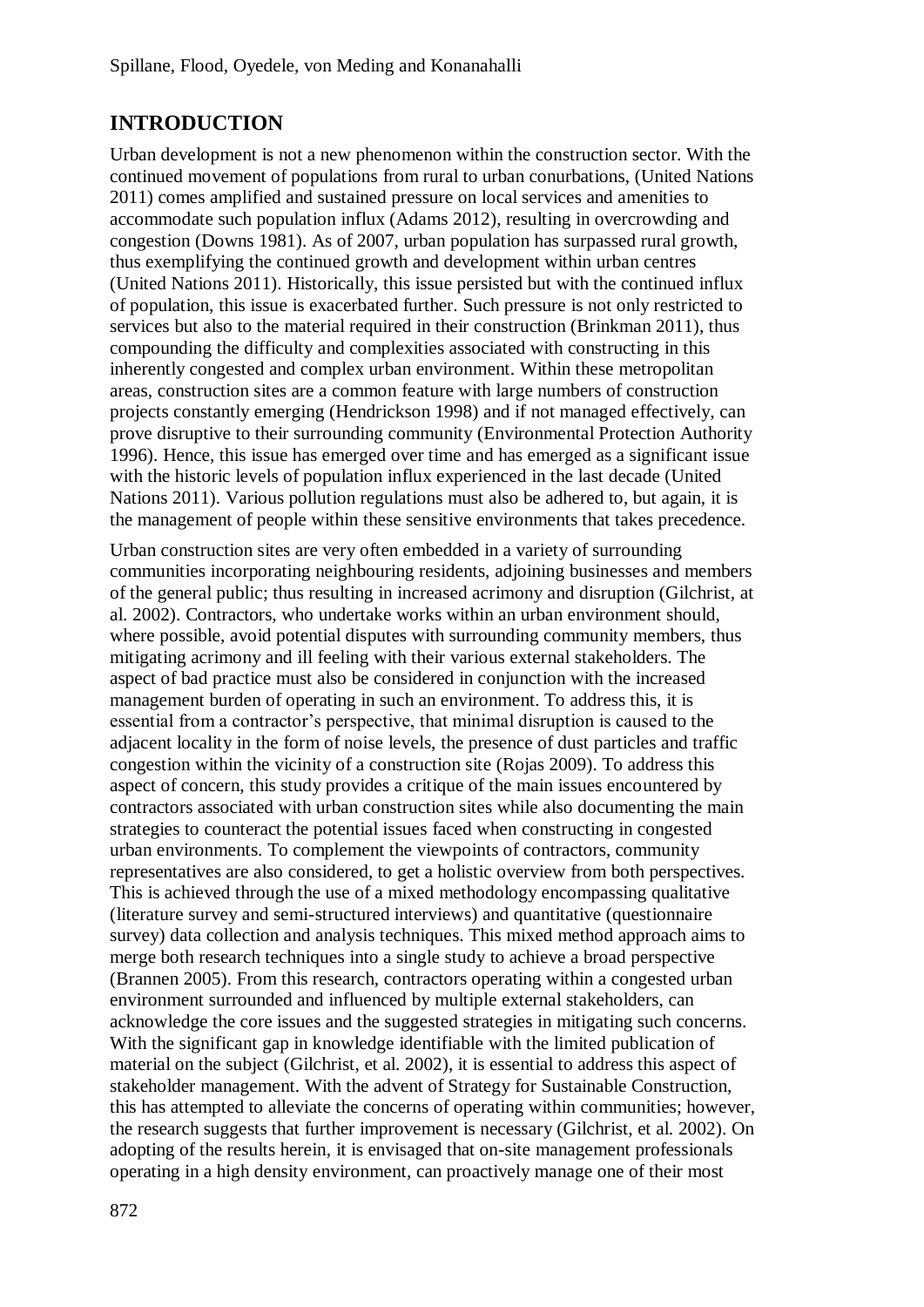important resources - the external community. It is envisaged that, where contractors proactively identify the strategies for consideration while also putting in place contingency measures to mitigate or eliminate the occurrence of issues documented.

## **URBAN CONSTRUCTION SITES AND THE SURROUNDING COMMUNITY**

The surrounding community of any urban site face on-going disputes, traffic delays and most of all noise pollution (Gilchrist 2002). All communities have the potential to be both positively and negatively affected by urban developments, where generally most city centre developers and residents of an urban setting can relate to this particular topic. Due to the nature of construction work within such a congested environment, the surrounding community is likely to suffer from noise pollution, high levels of dust and traffic congestion (Islington Council, 2006). Construction work brings with it uncertainties and the level of noise created is the most common form of nuisance created by a construction site (Ng 2000). Noise can be created by a wide range of sources such as cranes, pumps, hand-held machinery and large machinery. A surrounding community will be forced to deal with such nuisance throughout the construction process and if they are unaware of nor consulted on the noise occurring, they tend to be more willing to dispute the matter (Ministry of Defence, 2010).

In relation to the high levels of dust that can be created from construction sites, surrounding communities are often faced with discolouring of roads and buildings. More importantly the dust created can be harmful depending on the source of level of exposure. Vision can also be impaired by dust levels when driving or walking on the roads adjacent to an urban site (Ministry of Defence, 2010). With regard traffic congestion, most urban settings are already faced with traffic disruptions and with the addition of a construction site, traffic levels become increased, both on and off site (Kim and Kim 2010). Construction sites tend to attract increased traffic volumes to an area due to delivery vehicles entering and exiting site (Pheng and Chaun 2001) in conjunction with congestion caused by employees parking in the vicinity of the site. Additionally, buildings generally are not designed with the consideration of noise and dust levels, and a surrounding community may suffer due to this factor (BRE 2003).

## **METHODOLOGY**

One of the key aspects of this preliminary research is its dual focus; firstly the perceptions of various contractors are obtained and secondly, the viewpoints of numerous external stakeholders as also considered. In doing so, a sequential mixed methodology is adopted and detailed as follows.

## **Literature survey**

To gain a thorough insight into the research in focus while also obtaining an exhaustive list of possible factors for inclusion in the subsequent analysis, a comprehensive desk based literature survey is undertaken. A wide variety of sources are considered including, peer reviewed journal publications, conference proceedings, books, web pages and articles. Such a practice provides grounding on the research in focus while also establishing a core basis of factors and supporting material to aid in the semi-structured interviews which follow. Through incorporating the key findings within the literature, it is possible to compound their importance while also affirming their inclusion in the upcoming questionnaire survey by incorporating deductive reasoning the realisation of core factors for further review. The literature review is used to drive the themes within the research while also supporting the questionnaire.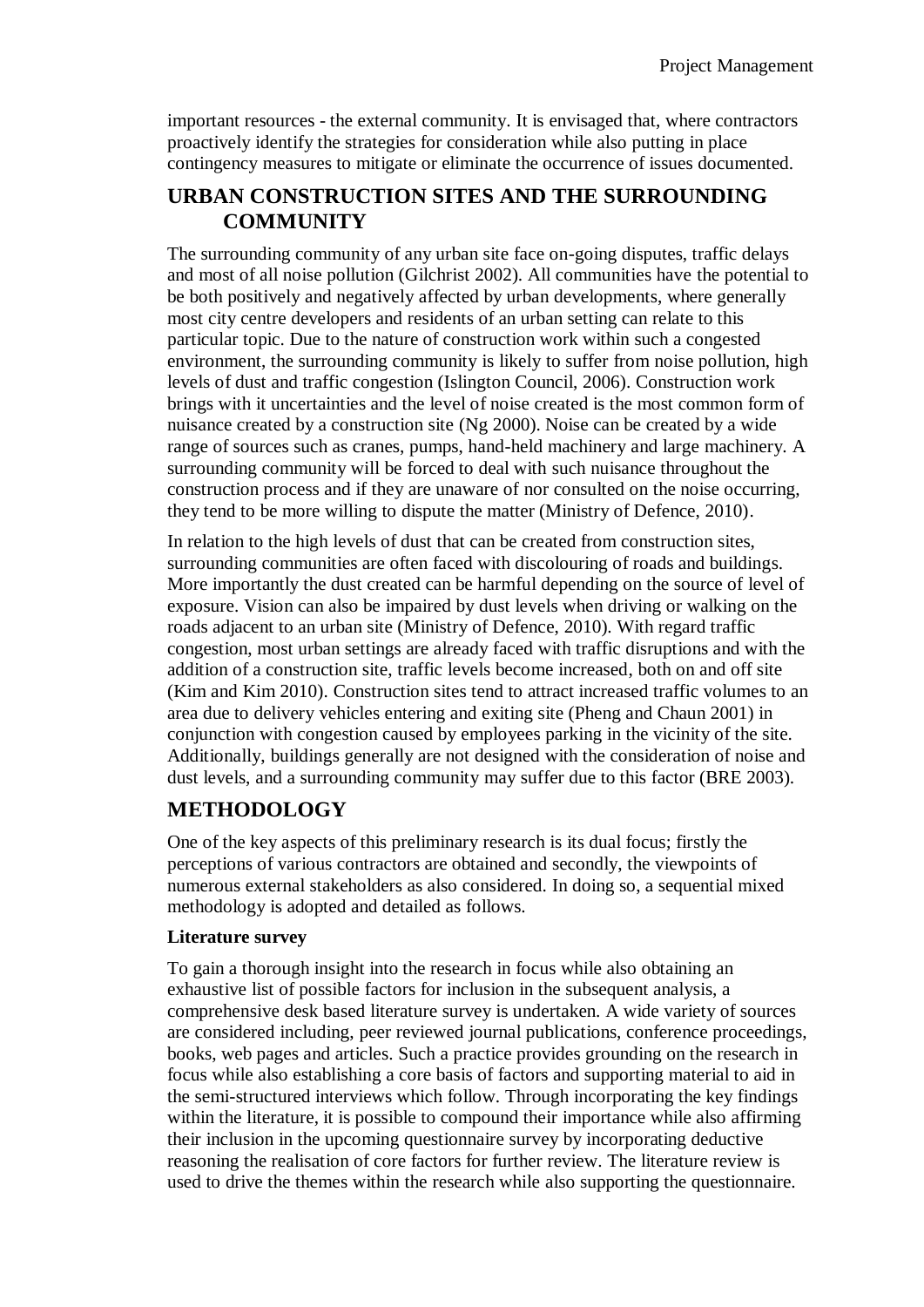## **Semi-structured interviews**

To complement the literature survey and to verify the factors identified, nine interviews are undertaken. This also provides a basis on which to explore further factors not considered nor identified in the literature survey. Participants interviewed are a site supervisor, two civil engineers, two health and safety officers, a project manager, two community residents and a business owner. The industry practitioners had on average thirteen years, many of which are accumulated working in confined construction sites in various geographical urban locations. All of the interviews are carried out in person, aiding in the accumulation of data from experienced personnel first hand while also providing the interviewer with an opportunity to obtain the viewpoint of knowledgeable individual's opinions, values and actions (Bond 2006). Semi structured interviews are chosen over structured and unstructured, due to the fluidity and ability of the interviewee to discuss freely, while also providing the interviewer with some control over the direction and focus of the discussion in question. By interviewing nine participants, this also provides an opportunity to ensure the removal of bias and to aid in triangulation of data, to assist in conformity in the qualitative data collection process. Each of the participants are nominated based on selective and convince sampling rather than random sampling, in order to ensure that the participants are knowledgeable and amiable to being interviewed on the topic in question. The interviewees are identified and questioned with respect to their relevant inner city confined construction site. In total, all nine participants are related to a culvert works project, a footpath reconstruction and the construction of a light railway line, all of which are located throughout Ireland in various locations.

## **Questionnaire survey**

The catalogue of factors identified are reviewed, with repetitions factors reviewed and included in a questionnaire survey. In order to gain the perspective of both on-site management and that of the various external stakeholders, two variations of the questionnaire survey are designed, to gain a comprehensive insight into each viewpoint. The questionnaire is circulated using selective and convenience sampling to ensure that potential recipients have the prerequisite knowledge and applicable environment on which to complete the questionnaire. Each of the questionnaires is circulated electronically and manually, to improve return rates while also aiding in the quantification of the data within. Each factor was ranked using the Likert Scale from 1 (Not Important) to 5 (Most Important). Accumulated responses from both questionnaires located in the Republic of Ireland (58%), Northern Ireland (12.5%), England (7.5%), Scotland (11%) and Wales (11%) were recorded, with Table 1 documenting the return rate per survey and the overall total number of questionnaires with usable data. Although the response rate is low, it meets the requirements for data analysis using SPSS™, therefore beneficial for further scrutiny. Due to the location of the researchers and associated contacts, the responses are focused on the island of Ireland with significant difficulty encountered in acquiring community participants outside of this geographical location.

|                    |     | Rep. of Ire. Northern Ire. England Scotland |     |     | Wales | Total g'naires |
|--------------------|-----|---------------------------------------------|-----|-----|-------|----------------|
| Contractor q'naire | 44% | 13%                                         | 13% | 20% | 10%   |                |
| Community q'naire  | 72% | 12%                                         | 2%  | 2%  | 12%   | 35             |

*Table 1: Breakdown of responses by location for each of the questionnaires returned*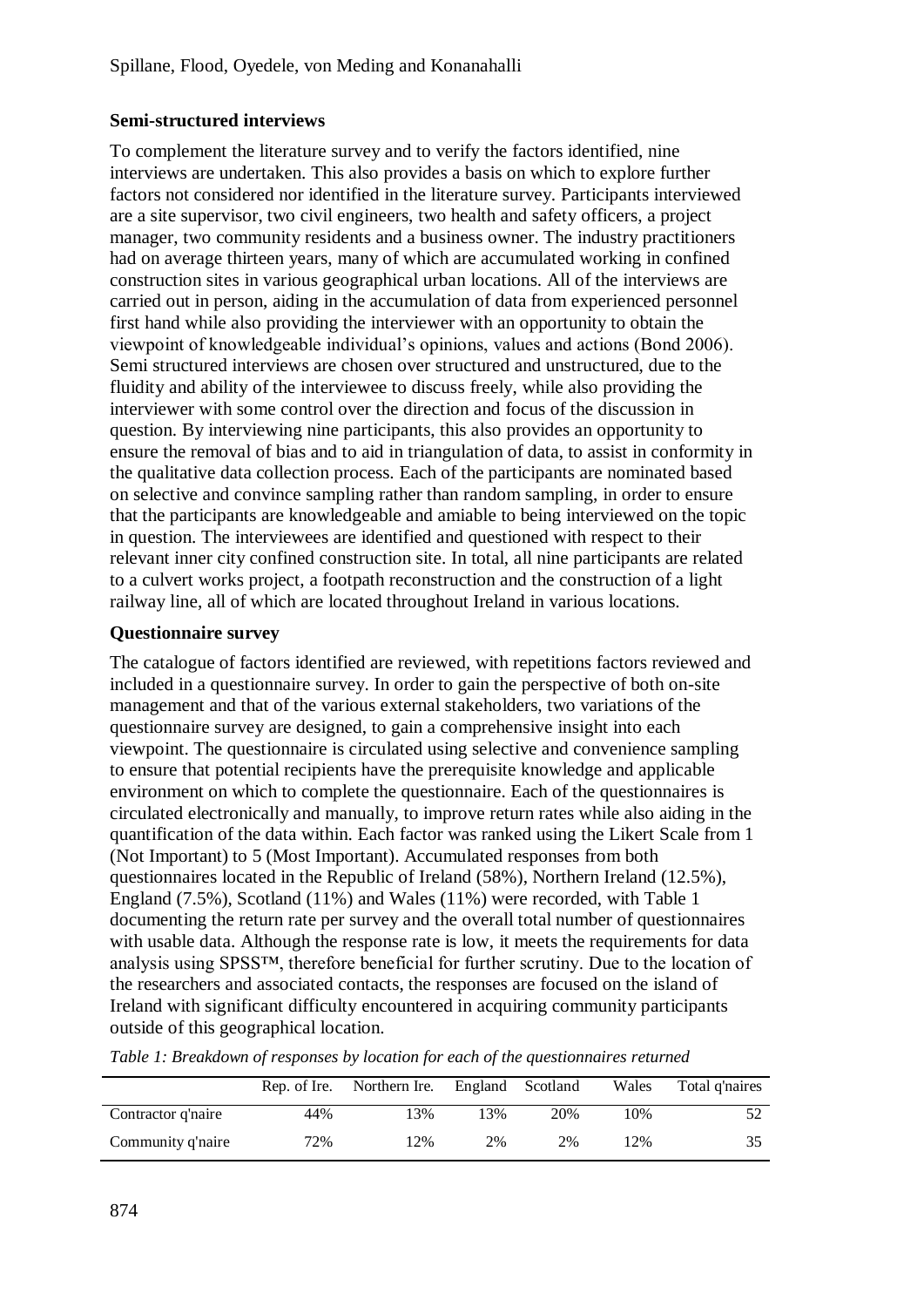## **ANALYSIS**

Relating to the contractor questionnaire survey, a total of 51 factors are identified and included in two core sections; strategies in minimising disruption to the surrounding community (29 factors) and issues facing a contractor in an urban setting (22 factors). In addition, 18 factors are incorporated in the questionnaire circulated to external stakeholders, to obtain their viewpoint on the overall effect of urban construction sites on the surrounding community. Each of the factors posed is ranked based on the perceptions of the respondent in question. From the resultant means testing, it is possible to identify the top three factors in each applicable section of the two questionnaires circulated. The top three most prominent factors are illustrated in table 2, 3 and 4; all of which are subjected to further discussion. Due to the limitations on space and considering two separate questionnaires for discussion, it is only possible to review the most prominent factors in each aspect. This provides a platform on which to develop the topic further at a later date.

|                                                       | N           | Mean  | Std.      | Std. Error |
|-------------------------------------------------------|-------------|-------|-----------|------------|
|                                                       |             |       | Deviation | Mean       |
| Damage to surrounding buildings                       | 51          | 4.000 | .774      | .108       |
| Noise levels difficult to control                     | 51          | 3.922 | .996      | .139       |
| Providing off-site parking for construction workforce |             | 3.843 | .833      | .116       |
| Table 3: Leading Contractor Strategies                |             |       |           |            |
|                                                       | $\mathbf N$ | Mean  | Std.      | Std. Error |
|                                                       |             |       | Deviation | Mean       |
| Implementation of noise mitigation systems            | 51          | 4.294 | .831      | .116       |
| Implementation of dust containment measures           | 51          | 4.284 | .672      | .094       |
| Non obstruction of local business entrances           | 51          | 4.216 | .756      | .105       |
| Table 4: Leading Community Issues                     |             |       |           |            |
|                                                       | N           | Mean  | Std.      | Std. Error |
|                                                       |             |       | Deviation | Mean       |
| Duration of road closures is curtailed                | 35          | 4.143 | 1.00      | .169       |
| The presence of physical obstacles is minimised       | 35          | 4.000 | .907      | .153       |
| Pedestrian walkways provided and maintained           |             | 3.942 | 1.08      | .183       |

*Table 2: Leading Contractor Issues*

## **DISCUSSION**

## **Leading Contractor Issues**

## *Damage to surrounding buildings*

The leadings issue documented from the questionnaire survey is the issue of damaging adjacent structures while operating and constructing in a city centre congested site environment. Three quarters of the respondents either agreed or strongly agreed that this posed a significant issue in the management of an urban project, with respect to the surrounding community. Regardless of the project in question, any work located within an urban environment has the potential to cause harm to neighbouring structures. Even at the outset of an urban development where underground activities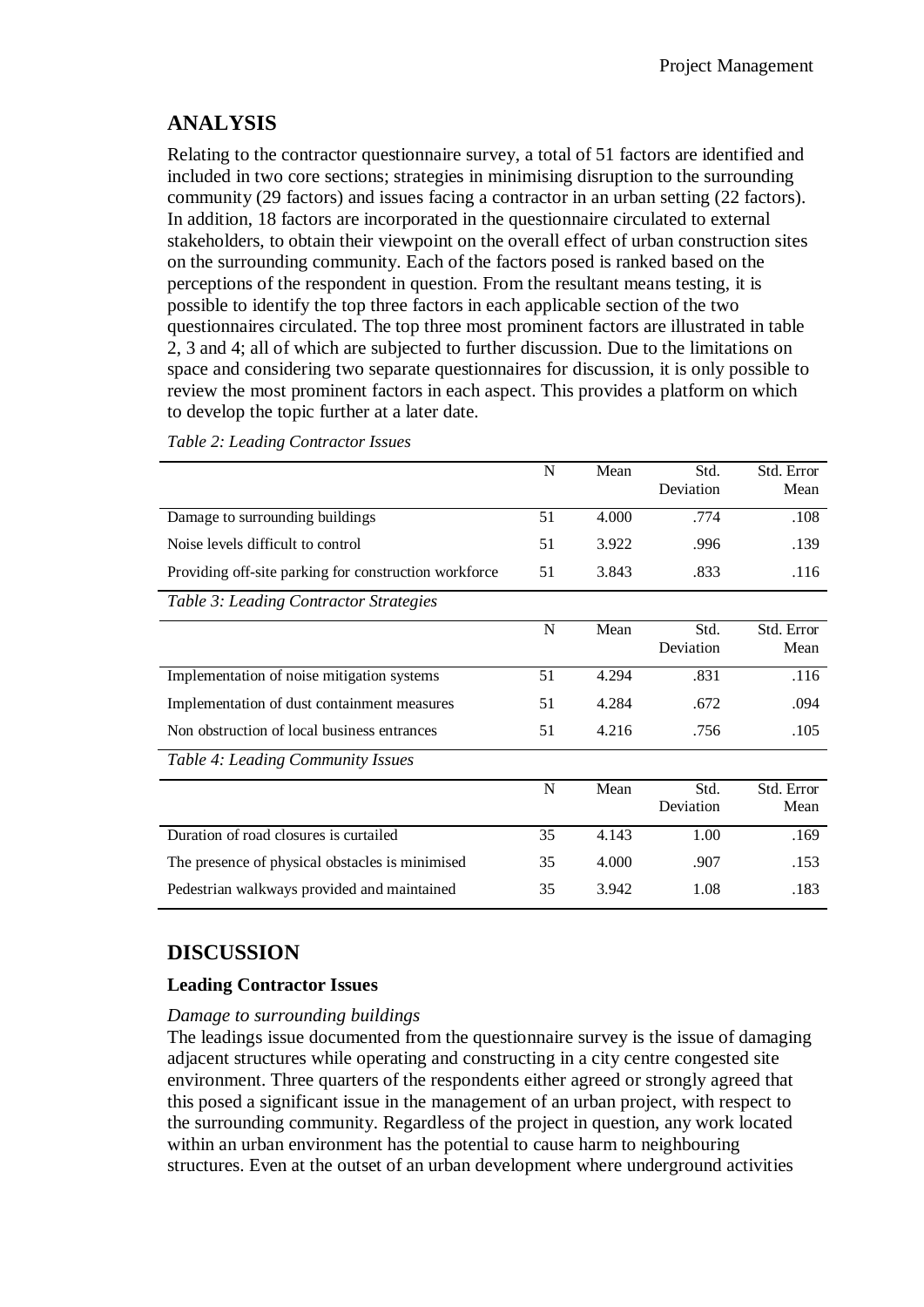are considered, Sterling and Godard (2002) further exemplify the dangers present when working in the vicinity of other structures. Tweed and Sutherland (2007) acknowledge such an issue by even looking beyond structural issues by considering pollution and other factors while Tao and Zhang (2012) consider damage due to piling works on-site. This illustrates the importance and multitude of sources of damage to surrounding building which must be considered, specifically when operating in a confined construction site within an urban context.

### *Noise levels difficult to control*

The second most problematic issue encompasses the difficulty in controlling the level of noise emitted from site. Again almost 65% of contractor respondents agreed or strongly agreed with the severity of this issue, thus its high mean score (3.922). This issue is problematic on the vast majority of sites within an urban environment, but it is exemplified where residential occupants are located within the vicinity of a project. Armagh City and District Council (2011) argues that increased noise levels in the vicinity of an urban construction site have been found to be second most problematic issue of nuisance caused to a surrounding community, hence the importance of mitigating this issue on-site. Where noise levels are not monitored and controlled, it is inevitable that conflict will materialise. Cushman, et al, (2001) compounds this point by articulating that noise levels are considered to be the main form of disputes between a contractor and a surrounding community.

## *Providing off-site parking for construction workforce*

The third factor is the issue of off-site parking for the workforce, where 72% questioned, concurred with the severity of this factor. Each of the residents interviewed expressed significant concern with regard to this aspect, as employees working on the adjacent site tend to park on the surrounding roads, thus occupying parking places normally reserved and assigned to the local residents. This point is further articulated by the residential interviewees who also note that road closures or block parking bay through their acquisition to accommodate site parking or other amenities as being particularly frustrating, thus leading to further disruption (Gannapathy 2009). Where such issues arise, contractors should be willing to seek alternative means of transportation for their workforce. By implementing a carpooling system between employees, this will reduce the number of vehicles in the surrounding area of the site or by subsidising the workforce for parking away from the site and using public transit or shuttle buses to travel to the site. By subsidising employees to undertake these measures it will reduce the number of vehicles on the surrounding roads of the site (British Research Establishment, 2003).

## **Leading Contractor Strategies**

## *Implementation of noise mitigation systems*

Of the respondents surveyed, an overwhelming 84% concur that the leading strategy in the reduction of community strife while operating and constructing in an urban confined construction site is noise mitigation. This corresponds with the need to mitigate the severity of the issue documented earlier. Generally contractors will install temporary noise mitigation systems to reduce the impact on the surrounding community (Schexnayder and Ernzen 1999) on an urban construction site; however these generally are inadequate where proactive and sustained contingencies are considered. Mitigation of undesired sounds should consider source control, path control, and receptor control. It is the case however that a majority of contractor's tend to ignore this fact and put mitigation systems in place that are ineffective and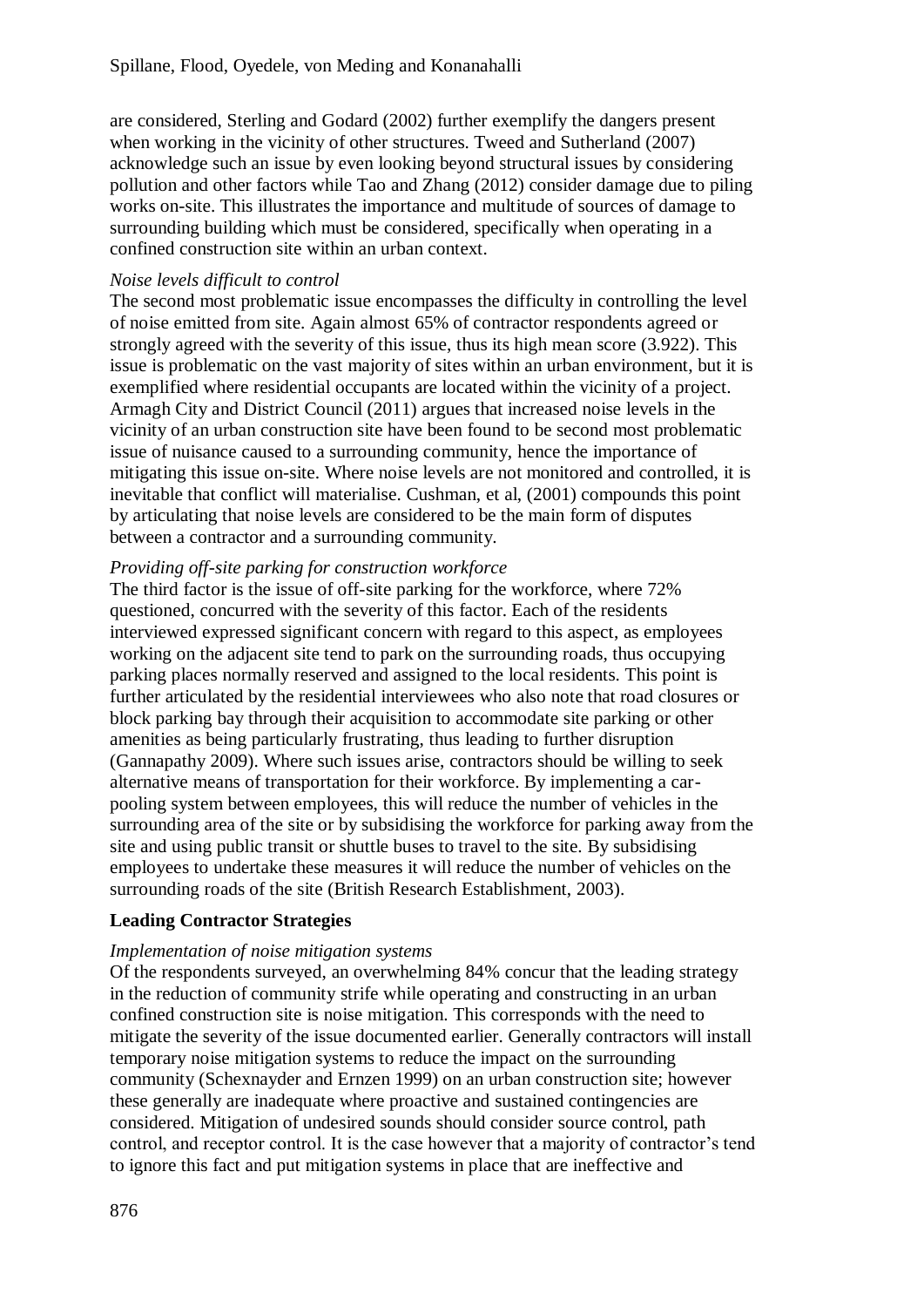inadequate. By implanting effective systems, contractors are showing to the surrounding that they are in fact taking necessary precautions to reduce noise levels. On the other hand by using inadequate systems they will be deceiving the various stakeholders who may contend with the matter (US Department of Transport 2008).

#### *Implementation of dust containment measures*

The second most strategic approach in the mitigation of community issues when constructing in an urban city centre environment, is the use of dust containment measures (for example, watering down, debris netting, alternative construction techniques, etc.). In this instance, the vast majority of respondents agree that this strategy is of paramount importance, with in excess of 92% either agreeing or strongly agreeing with the introduction of this measure with Griffiths and Griffiths (2007) further emphasizing its importance. Contractors should aim to ensure that there is no health risk posed due to the emission of dust from a particular construction site to the immediate surrounding environment. Dust suppression systems are the main form of dust containment (Environmental Protection Agency 1996) and principally incorporate watering down procedures, particularly during demolition and removal of material from site. To compound the importance of this strategy, two interviewees from a single urban development articulate the importance of this countermeasure, by indicating that management often underestimate the importance of and the effectiveness of watering down, particularly during demolition and site clearance.

#### *Non obstruction of local business entrances*

This is one of the core strategies identified, both in the literature (McFadden 2010) and from each of the interviewees; particularly from the business owner. McFadden (2010) argues that direct sales of shops and businesses can be affected by the presence of construction sites in the vicinity of the premises. The business owner who is interviewed expresses a significant distain for works which block or obstruct his entrance. The interviewee acknowledges the findings of McFadden (2010) in that his sales are adversely affected. However, particularly in the case of a convince store, the interviewee is swift to argue the point of there being any advantages. The construction site workforce will generally pass trade to a local business, especially in the case of a convenience store. However the business owner is not convinced that this compensates for loss of trade due to the presence of a construction site. In this case, the interviewee would like to see more proactive measures been taken by management of adjacent projects to mitigate the business lost while also minimising disruption to the customers who frequent the various adjacent business. This point is particularly evident where Jaraiedi, et al. (1995) outlines issues where entire road networks are closed, inhibiting customers from accessing local businesses and amenities.

#### **Community Issues**

#### *Duration of road closures is curtailed*

The first and most striking issue evident from the results is the aspect of road closures and not noise as stipulated by Cushman, et al, (2001). In this instance, over 77% of respondents either agreed or strongly agreed with this issue being the most severe. Gannapathy (2008) agrees with the severity of this issue due to the lack of information often provided with respect to road closures. Interestingly, on further examination using regression analysis, this issue emerges again as the leading contentious issue raised (43% of the overall variance explained), when considering how to minimise the overall disruption caused by an urban project on the local community. Both the site manager and project manager interviewed also articulate this issue and highlighte that,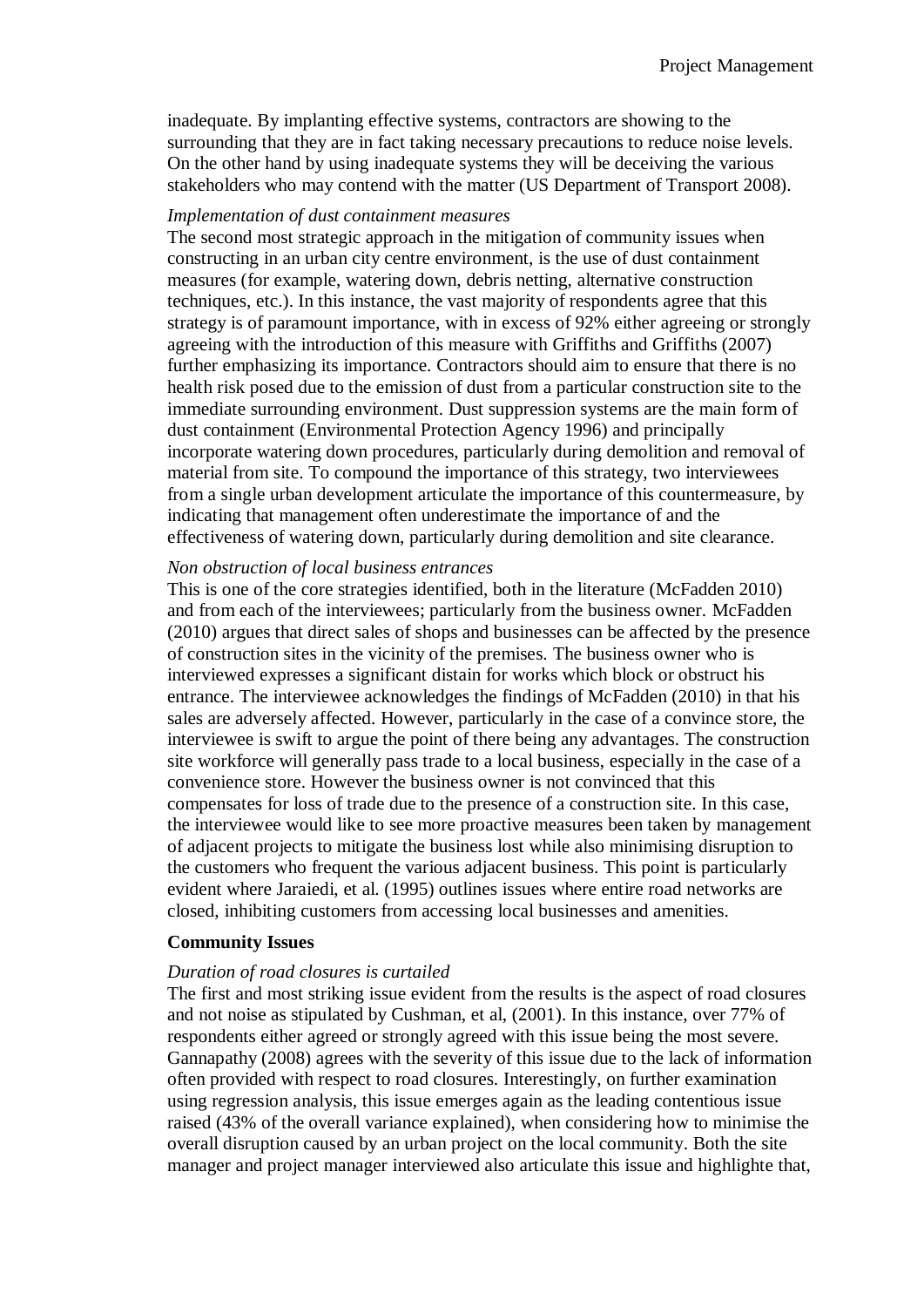where possible, this factors is mitigated against through effective project management and scheduling work packages around the feasibility of road closures. Downs (2004) also reiterates the importance of mitigating this issue, identifying that where management proactively alleviate such occurrences, it is perceivable to assume that disturbances caused by urban projects will be minimised substantially.

## *The presence of physical obstacles is minimised*

The second most contentious issue identified from a community perspective is the need to eliminate the presence of physical obstacles around site. Again over 73% of community correspondents agreed or strongly agreed with the need to mitigate or eliminate the presence of such obstacles. Examples of obstacles in this context include barriers, hoarding, fencing, unnecessary signage, temporary works material, etc. Physical obstacles littered around a construction site are often not considered by a contractor; however they can have a direct effect on the surrounding community. Site perimeters generally consist of plywood sheeting or mesh fencing units, most frequently for security purposes only, but it must be erected, monitored and maintained to ensure that it is not providing an unnecessary burden on the local community (excluding general site security and for the safety of those in the vicinity). The overall aesthetics of these obstacles do not appeal to the surrounding environment and local community, therefore to mitigate the adverse effect, temporary fencing should not be left unattended for long periods of time where they may become vandalised and in-turn, become an eye-sore on the surrounding community. The existence of such obstacles inhibits the flow pattern of passer-by's, resulting in congestion on foot pavements and overcrowding, resulting in increased acrimony among the general public and the neighbour community.

### *Pedestrian walkways provided and maintained*

The third and final community identified issue is that of pedestrian walkways. Within this aspect, it not only considers providing the walkways, but also maintaining these structures for the duration of the works. With this factor, 76% of the respondents agreed or strongly agreed that this is a pertinent issue that contractors in urban develops often fail to address. In the case of a variety of projects, pedestrian pathways are included to alter footpaths and walkways and in-turn, prohibit people from entering an area under construction. Where this occurs, measures must be taken to mitigate the disruption caused in conjunction with ensuring proper maintenance of the structure throughout the works. Many contractors identify the importance of effective walkways to protect bystanders and the local community, but the key point argued by the community based interviewees is the lack of upkeep of these structures. However, such structures are often the key factor in serious and in one case, fatal accidents (Moncarz and Taylor 2000), further justifying the importance of not only providing but maintaining such structures. Two of the interviewees provide supplementary argument to the necessity of providing and maintaining such structures, by articulating that with the constant movement of pedestrians around the site perimeter, residents are often faced with the daily task of walking on different types of surfaces and gradients.

## **CONCLUSION**

In essence, this study focuses on urban construction sites and their capability of providing a variety of disruptions to their surrounding community. Urban areas tend to be difficult to operate within, due to high volumes of pedestrian and vehicular traffic along with highly populated residential areas. Therefore the addition of a construction site within an urban setting can prove highly disruptive to a surrounding community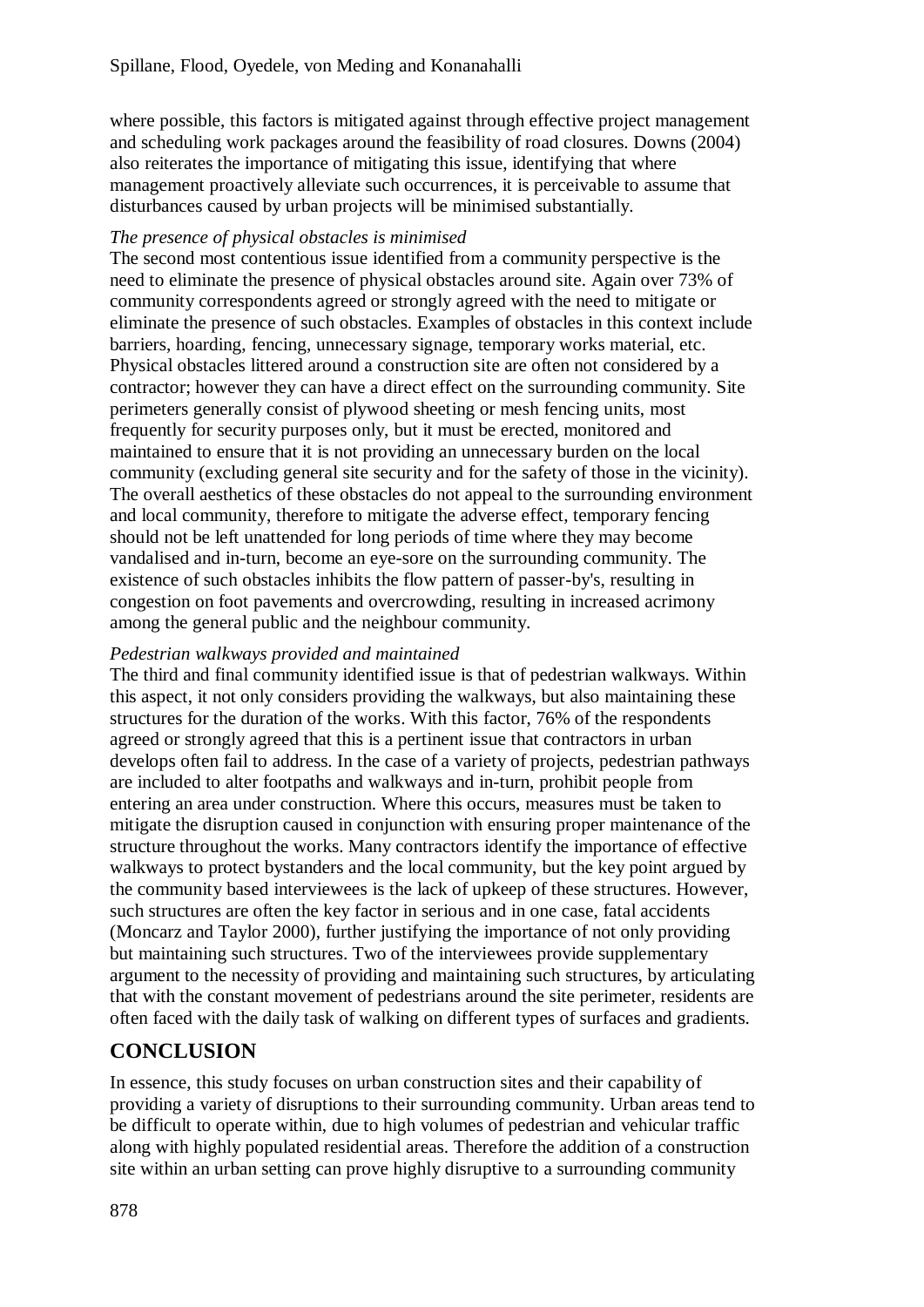and contractors must effectively manage the level of disturbance caused by their presence. Inevitably contractors will aim to avoid disputes with local community members, but in order to do so they must consider a number of points. Firstly identify a number of issues which must be acknowledged and effectively management and secondly, possible strategies to counteract such issues must also be identified, considered and where appropriate, implemented, to mitigate such issues. To supplement the viewpoint of contractors, community representatives are also considered in order to identify the issues which they feel require redress. To summarise, the top three contractor issues are; damage to surrounding buildings, noise levels difficult to control, and providing off-site parking for construction workforce, while the corresponding leading strategies are; implementation of noise mitigation systems, implementation of dust containment measures, and non-obstruction of local business entrances. From the aspect of the community representatives, the leading issues for redress are; duration of road closures is curtailed, the presence of physical obstacles is minimised, and pedestrian walkways provided and maintained. As articulated, the continued development of our urban centres is of paramount importance and is unrelenting, but with this development comes strife and discontent among its inhabitants. Contractors working within such an environment are encouraged to take note of the findings and to proactively manage the various core issues documented in conjunction with those identified by community members. Through adopting an array of strategies, three of the most prominent of which are discussed, it is anticipated that through proactive management, project managers can successfully complete their project in question, with a minimum of disruption on their most influential external stakeholder - the local community.

### **REFERENCES**

- Adams, H, Adger, N, Bennett, S, Deshingkar, P, Sward J and Waters, J (1012) "Impact of migration on urban destination areas in the context of climate change". Development Impacts of Forced Migration and Environmental Migration, 4th and 5th September.
- Armagh City and District Council (2009) "Advice note for construction and demolition sites". UK: Armagh City and District Council, Environmental Health Department.
- Bond, A (2006) "Your master's Thesis: How to plan, draft, develop and publish your thesis". UK: Studymates Limited.
- Brannen, J (2005) Mixing methods: The entry of qualitative and quantitative approaches into the research process. "The International Journal of Social Research Methodology", 8(3), 173-85.
- BRE (2003) "Construction site transport: The next big thing". Watford, UK: BRE.
- Brinkman, M, Dobbs, R, Oppenheim, J, Thompson, F and Zornes, M (2011) "Resource revolution: Meeting the world's energy, materials, food and water needs". USA: McKinsey Global Institute.
- Cushman, R F, Carter J D and Gorman, P J (2001) "Construction Disputes: Representing the Contractor". New York, USA: Aspen Publishers.
- Downs, A (1981) "Neighbourhoods and urban development". Washington DC, USA: Brookings Institute.
- Environmental Protection Agency (1996) "Best Practice Environmental Management: Environmental Guidelines for Major Construction Sites". Melbourne, Australia: Environmental Protection Agency.